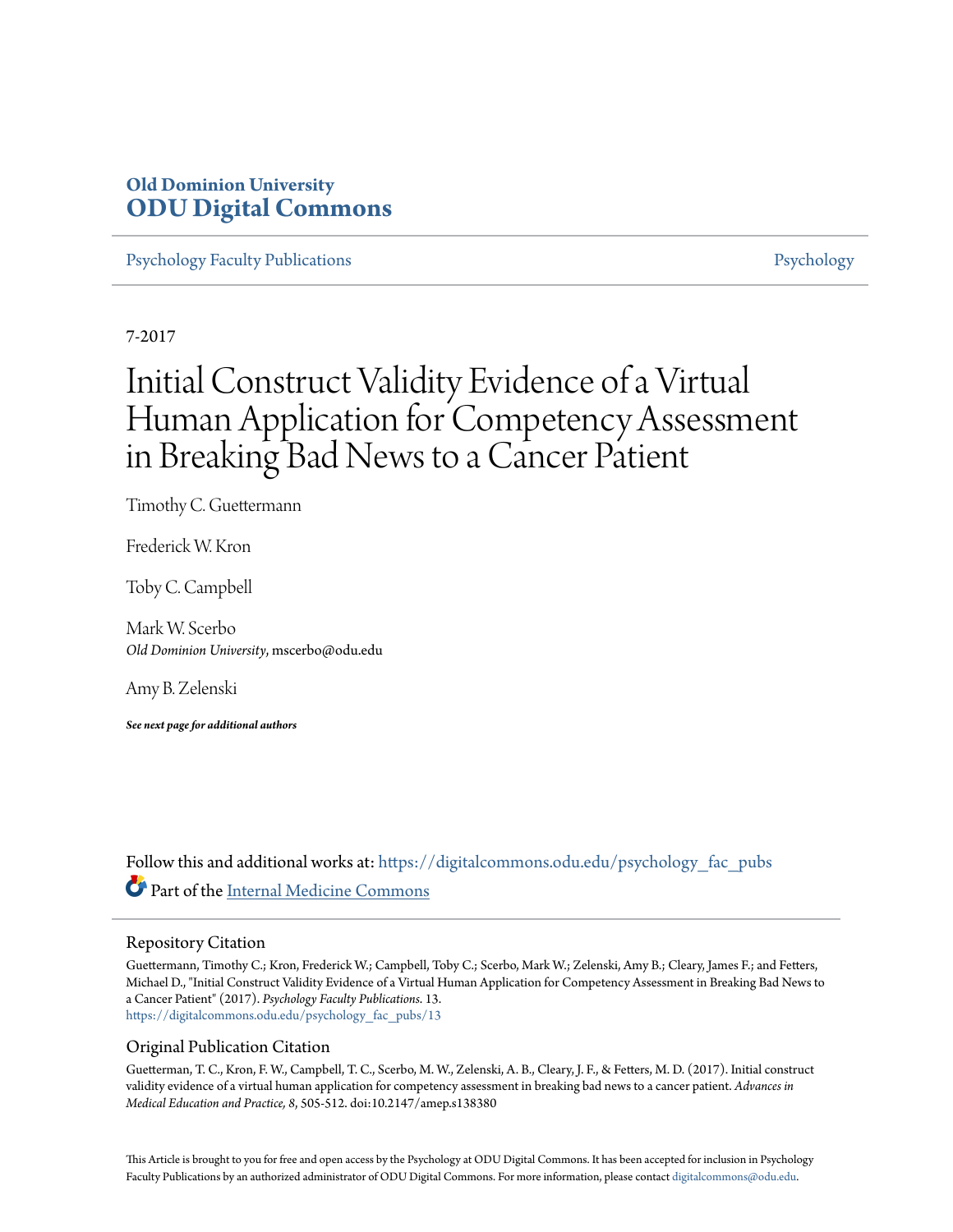#### **Authors**

Timothy C. Guettermann, Frederick W. Kron, Toby C. Campbell, Mark W. Scerbo, Amy B. Zelenski, James F. Cleary, and Michael D. Fetters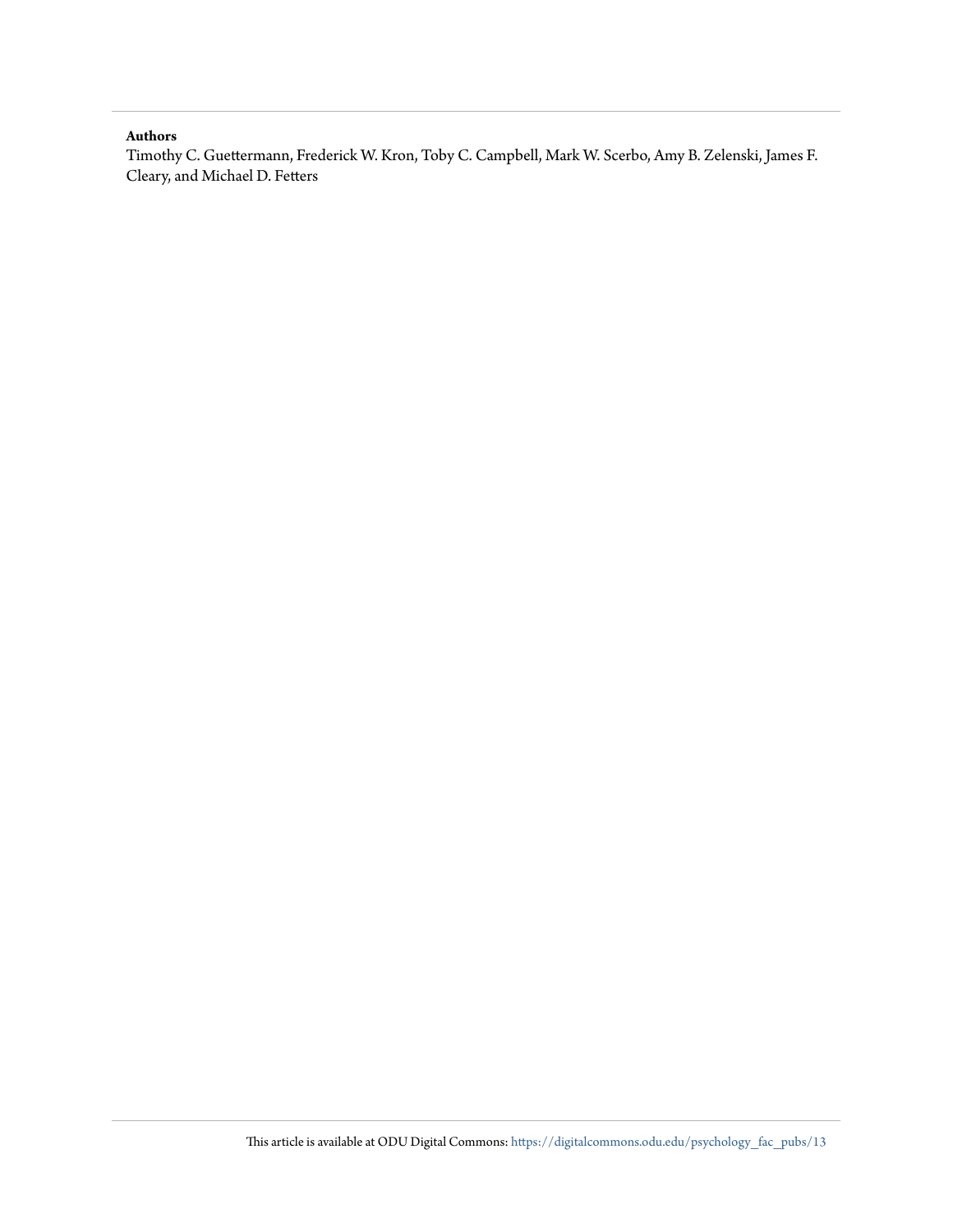#### **a** Open Access Full Text Article

ORIGINAL RESEARCH

# Initial construct validity evidence of a virtual human application for competency assessment in breaking bad news to a cancer patient

This article was published in the following Dove Press journal: Advances in Medical Education and Practice 25 July 2017 Number of times this article has been viewed

Timothy C Guetterman<sup>1</sup> Frederick W Kron<sup>1</sup> Toby C Campbell<sup>2</sup> Mark W Scerbo<sup>3</sup> Amy B Zelenski<sup>4</sup> James F Cleary<sup>5</sup> Michael D Fetters<sup>1</sup>

1 Department of Family Medicine, University of Michigan, Ann Arbor, MI, 2 Department of Medicine, University of Wisconsin–Madison, Madison, WI, 3 Department of Psychology, Old Dominion University, Norfolk, VA, 4 Department of General Internal Medicine, University of Wisconsin– Madison, University of Wisconsin Medical Foundation, <sup>5</sup>Department of Medicine, School of Medicine and Public Health, University of Wisconsin–Madison, Clinical Science Center, Madison, WI, USA



Correspondence: Timothy C Guetterman Department of Family Medicine, University of Michigan, 1018 Fuller Street, Ann Arbor, MI 48104-1213, USA Tel +1 734 998 7120 Email tguetter@umich.edu



**Background:** Despite interest in using virtual humans (VHs) for assessing health care communication, evidence of validity is limited. We evaluated the validity of a VH application, MPathic-VR, for assessing performance-based competence in breaking bad news (BBN) to a VH patient.

**Methods:** We used a two-group quasi-experimental design, with residents participating in a 3-hour seminar on BBN. Group A (n=15) completed the VH simulation before and after the seminar, and Group B  $(n=12)$  completed the VH simulation only after the BBN seminar to avoid the possibility that testing alone affected performance. Pre- and postseminar differences for Group A were analyzed with a paired *t*-test, and comparisons between Groups A and B were analyzed with an independent *t*-test.

**Results:** Compared to the preseminar result, Group A's postseminar scores improved significantly, indicating that the VH program was sensitive to differences in assessing performancebased competence in BBN. Postseminar scores of Group A and Group B were not significantly different, indicating that both groups performed similarly on the VH program.

**Conclusion:** Improved pre–post scores demonstrate acquisition of skills in BBN to a VH patient. Pretest sensitization did not appear to influence posttest assessment. These results provide initial construct validity evidence that the VH program is effective for assessing BBN performance-based communication competence.

**Keywords:** verbal behavior, health communication, informatics, clinical competence, empathy

## **Background**

Effective communication is arguably the most important professional skill that a physician can possess.1–4 However, training physicians in crucial interpersonal and communication skills remains a challenging problem for medical educators.<sup>5</sup> An oftenoverlooked aspect of communication training is assessment of learners' communication competency. Although coaching, communication workshops, and other techniques are sometimes used to train communication competency in medical education, teaching and assessing communication skills customarily occurs through the use of SPIs as part of OSCEs.<sup>6-8</sup> Developed in the 1960s,<sup>9</sup> SPIs have proven adept at assessing learners' "nontechnical" skills,<sup>7,8</sup> provided that SPI programs provide ongoing quality assurance monitoring to ensure standardized administration and reliability. Using SPIs for assessing communication, professionalism, and interpersonal interactions, however, presents some substantial problems.10–14 SPIs are prone to fatigue and excessive mental workload, which limits their ability to correctly identify and report on critical conversational and behavioral cues.<sup>15</sup> They lack voluntary control over nonverbal behaviors,

Advances in Medical Education and Practice 2017:8 505–512

**505**

CCO COS © 2017 Guetterman et al. This work is published and licensed by Dove Medical Press Limited. The full terms of this license are available at https://www.dovepress.com/terms. www.com php and incorporate the Creative Commons Attribution — Non Commercial (unported, v3.0) License (http://creativecommons.org/licenses/by-nc/3.0/). By accessing the work<br>[you hereby accept the T](http://www.dovepress.com/permissions.php)erms. Non-commercial use permission for commercial use of this work, please see paragraphs 4.2 and 5 of our Terms (https://www.dovepress.com/terms.php).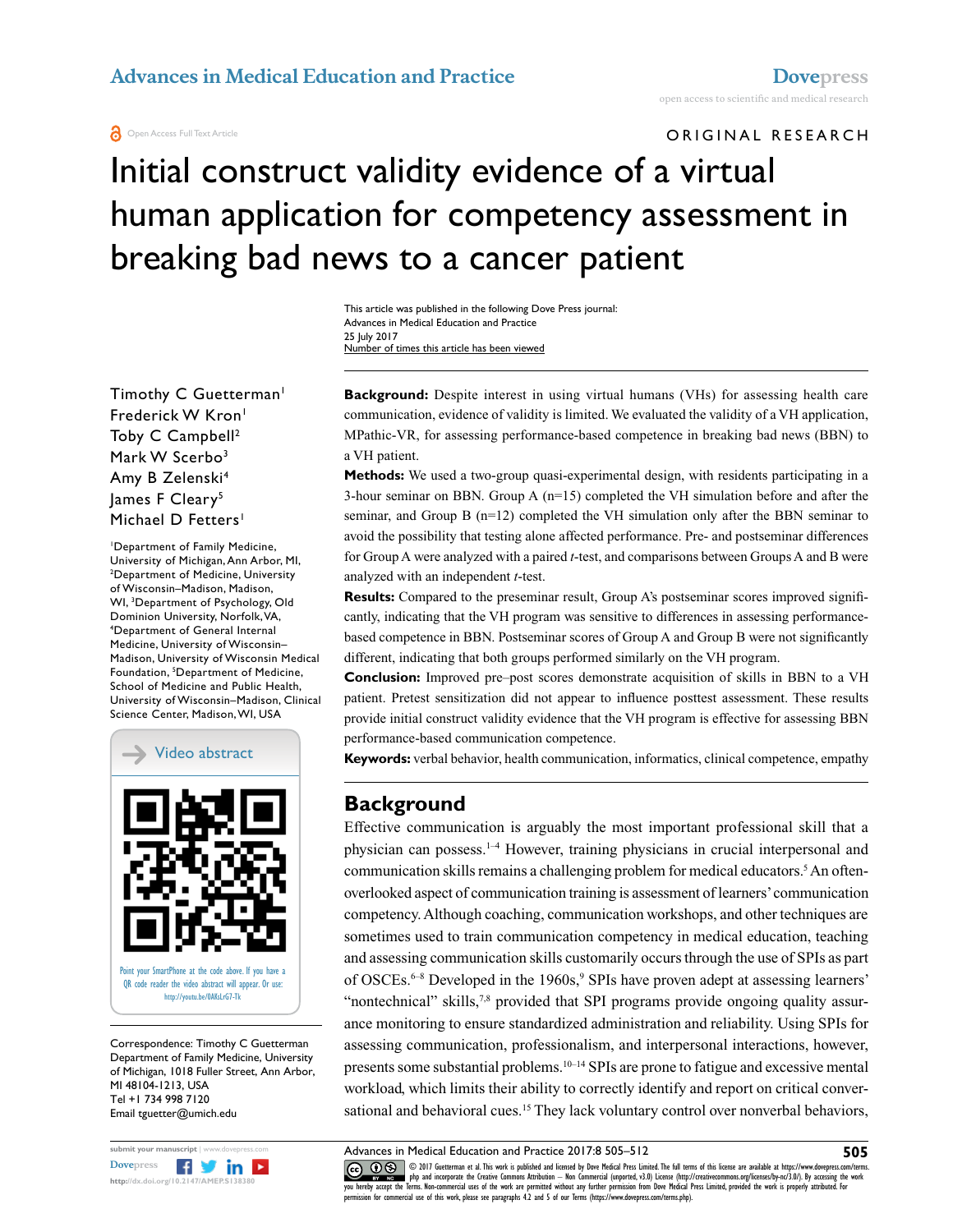so their communication can seem inauthentic and potentially confusing to learners.16,17 Comprehensive assessment of large numbers of students, one-to-one, raises logistical problems related to time, cost, and room availability. Other concerns include the validity of assessment, which relies on examiner expertise and requires consistency across examiners.<sup>18,19</sup>

One solution for reliable and consistent assessment of communication skills is to use novel, computer-based methods, such as VH patients.<sup>20-22</sup> VHs are "intelligent" computer-generated, conversational agents with human form and the ability to interact with humans using verbal and nonverbal behaviors very similar to those people use in face-to-face interactions with each other. Researchers have developed and deployed successful military applications using VHs.23,24 VH simulation also appeals to medical and nursing students, who are enthusiastic about learning using new media technology, which can promote engagement and enhance learning.<sup>25-27</sup> Preliminary efforts in the use of VHs to train medical communication and interpersonal skills have been exploratory.<sup>20,28</sup> Research on VH technology's effectiveness as an assessment tool for clinical skills has been limited to examining the outcomes of 3-D VH patients as a component in a virtual OSCE compared to a traditional OSCE.29

One content area that presents a good fit for VH communication assessment and training is the field of cancer care. First, the need for communication training is clear. Conversations around cancer care are particularly stressful for physicians, patients, and family. When poorly executed, these conversations can potentially harm the peace and dignity of human beings when they are extremely vulnerable.<sup>30-36</sup> Despite its importance, only 5% of practicing oncologists report having been trained in basic communication skills such as relaying bad news, $37$  and only 31.2% of terminally ill cancer patients report having had end-of-life discussions with their physicians.<sup>38</sup> Second, educational protocols already exist to provide communication training in cancer care. $39,40$ These protocols are amenable to adaptation into virtual training environments and consequently provide a structure of educational domains to guide assessment.

Aware of the important need and the existing educational protocols, and utilizing grant funding from the National Institutes of Health, National Cancer Institute, three of the authors of this study (FWK, MWS, and MDF) – in cooperation with others – successfully developed and tested an innovative computer application MPathic-VR (an acronym derived from the grant title, "Modeling professional attitudes and teaching humanistic communication in virtual reality"), which uses emotive VHs to assess and train communication skills in the setting of cancer. The initial step in MPathic-VR involved learning how to break bad news to a young woman (a VH) with leukemia. Our aim for this study was to gather evidence of construct validity for MPathic-VR's particular use, namely, assessing physician performance-based competence in BBN. The construct being measured is communication competence upon exposure to a BBN module.

For the purpose of this study, we adopted Messick's<sup>41</sup> highly cited unified concept of construct validity that subsumes content-related, substantive, structural, generalizable, external, and consequential aspects. At least four types of studies might be conducted to establish evidence of construct validity: 1) correlational studies, 2) multitrait–multimethod studies, 3) factor analytic studies, and 4) group difference studies, such as the one we have conducted. Our initial effort to gather construct validity evidence began by using an experiment to see whether MPathic-VR could detect pre–post differences in a group exposed to a communication training intervention. Although we considered a factor analysis or correlational study, as Messick<sup>41</sup> noted, "Probably even more illuminating in regard to score meaning are studies of expected performance differences over time, across groups and settings, and in response to experimental treatments and manipulations". Hence, we chose the fourth type, namely, group difference studies.

## **Methods** Design

We used a two-group quasi-experimental design with internal medicine residents participating in a 3-hour seminar on BBN to cancer patients. To control for pretest sensitization, Group A completed the VH simulation before and after BBN seminar exposure, while Group B completed the VH simulation only after the BBN seminar.

## Participants

Second-year and third-year internal medicine residents at the University of Wisconsin in the Midwestern United States participated in a seminar, WiTalk, on BBN to patients, who were the target audience. The Group A seminar included 15 residents. Twelve days later, Group B attended the seminar, which included 12 residents. Seven residents (Group A, n=4; Group B, n=3) had previous exposure to a BBN training. The primary data collection occurred in the period January–February 2011.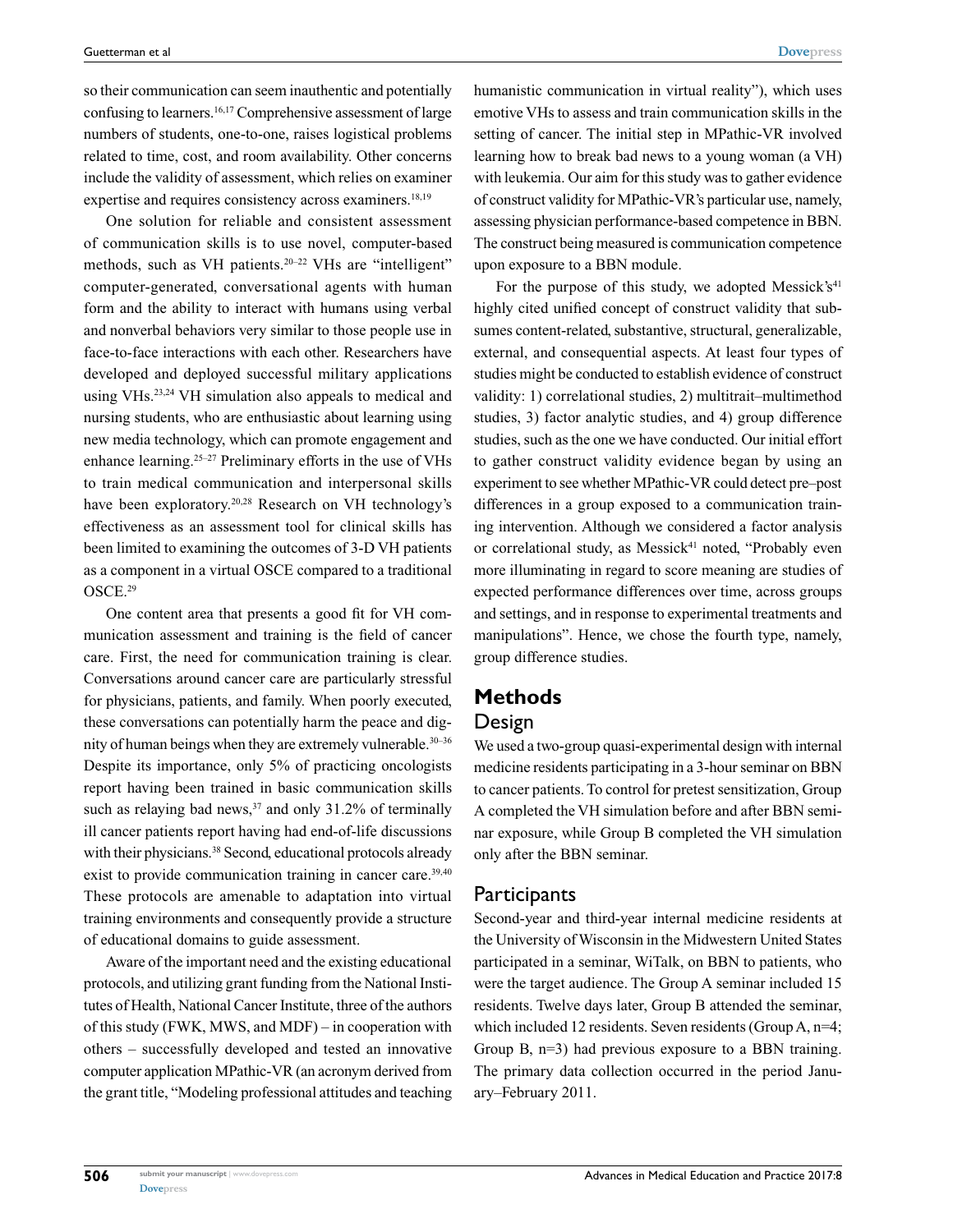## Ethics approval and consent to participate

The study received IRB exemption from the University of Wisconsin–Madison under the exemption category of research involving the use of educational tests. The research adhered to IRB guidelines for human subject protection. All residents provided informed consent to participate in the research.

## Educational intervention

The half-day seminar, called WiTalk (now presented in a substantially expanded format called WeTalk) was developed by two of the authors (TCC and ABZ), based on published reports and previous experience participating in the Oncotalk program.37,39,40,42,43 A primary goal of WiTalk was for individuals to learn the SPIKES protocol for BBN.40 SPIKES provides a structured method for BBN, in which the physician attends to "setting up" the meeting, assesses the patient's "perception" of what is occurring, obtains an "invitation" to provide information, provides "knowledge" information to the patients about their condition, uses empathic responses to address "emotions", and then "summarizes" the conversation and the strategy.40 The half-day WiTalk workshop included the following core components: a brief didactic period of instruction practicing the skills, critiquing a colleague, and playing the role of a physician using standardized patient actors about realistic internal medicine cases in a small group of three to five people. Finally, trained faculty led an exercise to develop individual future learning objectives.

# Assessment of the intervention using the interactive VH program

The interactive program consisted of a large video monitor, a webcam, a microphone, and a Windows desktop computer loaded with the MPathic-VR program. The scenario began with a brief, introductory sequence that set up an ER encounter between the participant and a young VH woman named Robin. The sequence began with a handoff between the physician going off shift and the participant. The participant finds out that Robin is a previously healthy female who presented to the ER with a nosebleed. Her nose was packed, which controlled the bleeding. She is very impatient and would like to leave although her laboratory tests, including a CBC, are pending. The participant receives information through a call from the hematopathologist and learns that Robin's platelets are dangerously low and that there are blasts with Auer rods on her blood smear, and the results are consistent with a diagnosis of acute myelogenous leukemia.

The learner must break this bad news to Robin and, in part through building rapport and demonstrating empathy, convince her to be admitted for further urgent evaluation and treatment. A demonstration video of MPathic-VR is available as a [supplementary video file](http://youtu.be/uLt46_d5Qxw).

The MPathic-VR program allowed participants to navigate the scenario by engaging in a conversation with Robin. The iteration of the MPathic-VR application used in this study featured a series of 14 key communication interchanges strung together to create a learner–VH dialog. In each interchange, the MPathic-VR application presented the learner with three possible responses to speak to Robin, who in turn then spoke with the learner. Participants were instructed that, "Your task is to pick what you believe to be the most appropriate statement from the set of three, and then speak it to the patient.*"* Each interchange included one optimal response and two suboptimal responses, which were plausible distractors, developed through work with cancer care experts (JFC and TCC) who have substantial experience in communicating bad news in cancer care. To ensure content relatedness, they reviewed the text for each choice, ranking of choices, and penalty values. Participants were penalized points for choosing suboptimal responses. The optimal choice, suboptimal choices, and the severity of penalties were based upon best practices for using the SPIKES protocol in BBN. Most penalty values range from 1.0 to 3.0. Higher point values are assigned to more serious deviations from protocol or good practice. Thus, a higher overall score reflects worse performance, and a lower score reflects better performance. The object of the interaction was to share the presumed diagnosis with Robin in an optimal manner and to transition her to the appropriate inpatient care. In addition to penalty points, suboptimal communication could also result in Robin leaving the ER in a very precarious condition. Table 1 provides a brief excerpt of the introductory script, demonstrating the statement–three response structure of an exchange. MPathic-VR uses data from each interchange (ie, response spoken by the learner) in combination with the programmed algorithm to determine the real-time VH response. For example, an optimal response by the learner leads to an appropriate and more neutral VH response, while a suboptimal response can escalate the interaction.

## Experiment

Group A completed the VH simulation prior to and after exposure to the BBN seminar to produce pre- and postseminar scores. It is possible that performance on the preseminar test could provide information and cues that might benefit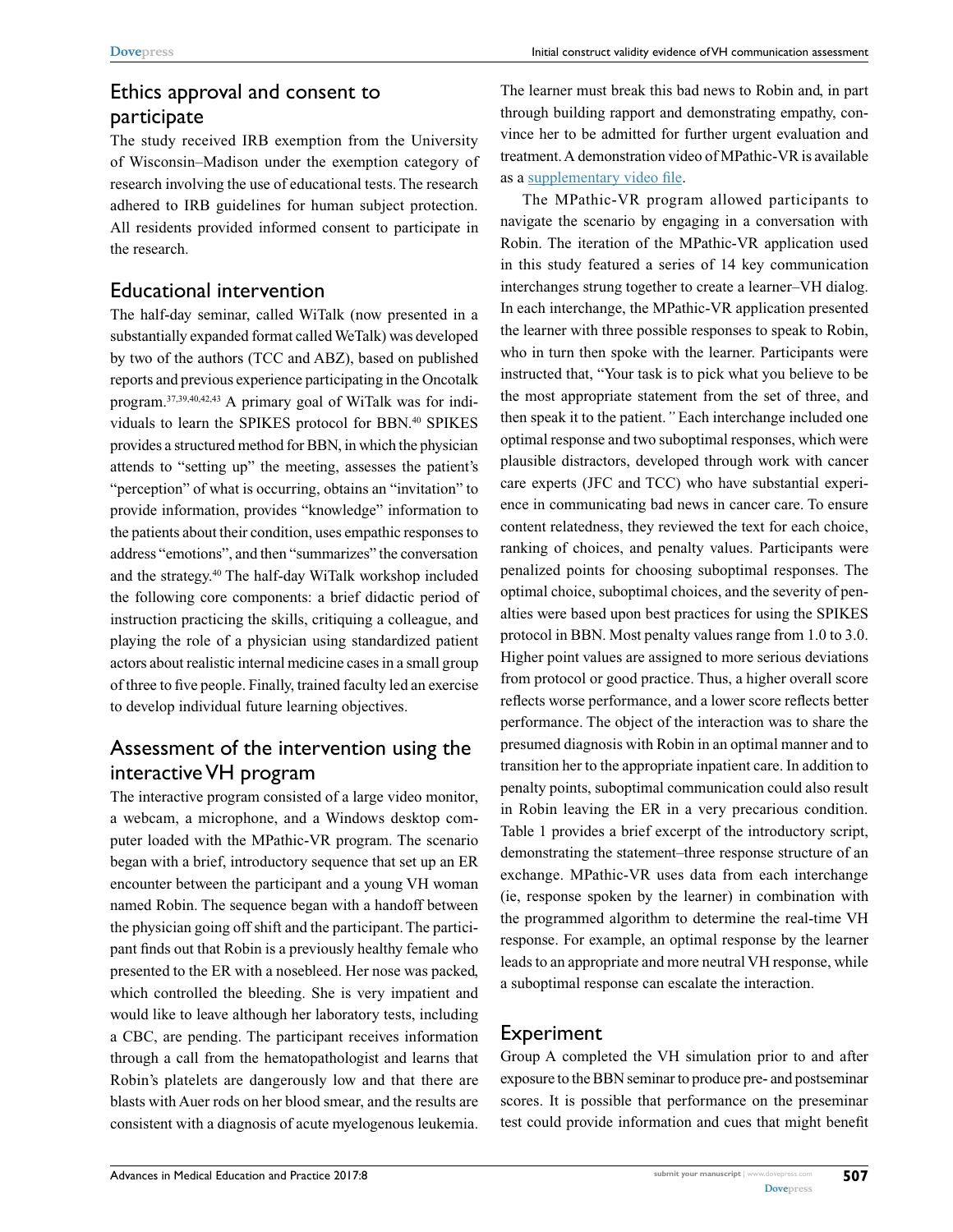#### **Table 1** Excerpt from MPathic-VR breaking bad news script

#### **Exchange 6**

**Robin**

Am I anemic? You know I'm a vegan, right? I promise I'll do better about taking my B-12. (annoyed)

### Can I go now?

**Doctor** 

(a) No, the problem is not anemia, and B-12 won't help

(b) Robin, you have leukemia

(c) Now, please listen to me carefully. I will answer all of your questions afterward

**Notes:** Each choice is distinct. The choice made contributes to the VH's reaction and participant scoring.

**Abbreviation:** VH, virtual human.

participants on the postseminar test. Thus, to account for the potential of testing as a validity threat, an additional group was needed. Group B attended the BBN training, but only participated in the simulation after the seminar, thus providing only postseminar test scores. If the training was effective, it was expected that the postseminar test scores would be comparable for Groups A and B. Because Group B did not complete a preseminar test, their postseminar test scores were free of potential pretest sensitization.<sup>44</sup> The dependent variable was the score on the MPathic-VR simulation.

#### Hypotheses

We proposed the following hypotheses: 1) MPathic-VR scores will improve (decreased score reflects better performance) from the preseminar test to the postseminar test based on exposure to the BBN intervention; 2) improvement in scores results from improved understanding of seminar content, not pretesting; and 3) the difference will be greatest among individuals who had no BBN training before participating in the seminar.

## Analysis

Descriptive data were calculated to compare the two groups. We assessed pretest group differences to questions about experience in BBN using a Mann–Whitney *U*-test. Pre- and postseminar differences for Group A were analyzed with a paired *t*-test. The postseminar scores of Groups A and B were analyzed with an independent *t*-test. Differences between Group A's preseminar result and Group B's postseminar result were analyzed with an independent, directional (one-tailed) *t*-test. These data were analyzed with a directional *t*-test because the postseminar scores of Group B were expected to show improvement relative to the preseminar scores of Group A. A significance level of  $p<0.05$  was the criterion for all statistical testing. All analyses were performed using

IBM SPSS Statistics, version 22 (IBM Corporation, Armonk, NY, USA).

#### **Results**

The demographics of Groups A and B appear in Table 2. In Group A, which used the MPathic-VR program along with both pre- and postintervention tests, all participants were in their second year of residency. In Group B, which only used MPathic-VR postseminar test, seven participants were second year residents, three were third year residents, and two were unknown. Experience with BBN did not differ significantly between the groups, based on the results of the Mann–Whitney *U*-test.

Table 3 presents the mean MPathic-VR scores for both groups. Group A consisted of 15 participants, including four individuals with prior BBN training. Group B had 12 participants, including three with prior BBN training. Data from both groups met normality assumptions, based on the Shapiro–Wilk test (*W*=0.948, *p*=0.49; *W*=0.906, *p*=0.12, respectively). For Group A, the postseminar mean score of 8.1 (SE: 0.69) was significantly lower than the preseminar mean score of 12.7 (SE: 1.24; *t* (14) =3.41, *p*=0.002), demonstrating responsiveness to the intervention. These results support the hypothesis that scores improved pre–post as a result of exposure to the BBN seminar.

The postseminar test scores for Groups A and B did not differ significantly, indicating that both groups had a similar performance in MPathic-VR. As shown in Table 3, Group A scored a postseminar mean of 8.1 (SE = 0.7), and Group B scored a postseminar mean of 10.3 (SE =1.2; *t*(16) =–1.4,  $p=0.175$ ). Levene's test for this comparison was significant (*p*<0.05), so the *t-*value and *df* are reported for unequal variances.

The mean scores for the 12 participants in Group A, who reported no prior BBN training, are shown in Table 4. Posttest scores (mean  $=8.6$ , SE  $=0.80$ ) were significantly lower (as noted, lower is better) than the pretest scores (mean =14.0, SE =1.29; *t* (11) =3.32, *p*<0.007). Further, we expected the posttest scores for Group B to be better (ie, lower) than the pretest scores of Group A. The results confirm that the Group B posttest scores (mean =10.1,  $SE = 1.64$ ) were significantly lower than the Group A pretest scores (mean =14.0, SE =1.29;  $t(19) = 1.9, p=0.037$ ; Levene's test:  $p>0.05$ ). The posttest means for both groups, however, were not significantly different:  $t(11.8) = -0.838$ ,  $p=0.419$ . Levene's test for this comparison was significant (*p*<0.05), so the *t*-value and *df* are reported for unequal variances. Thus, when participants with prior BBN training are removed from the analyses,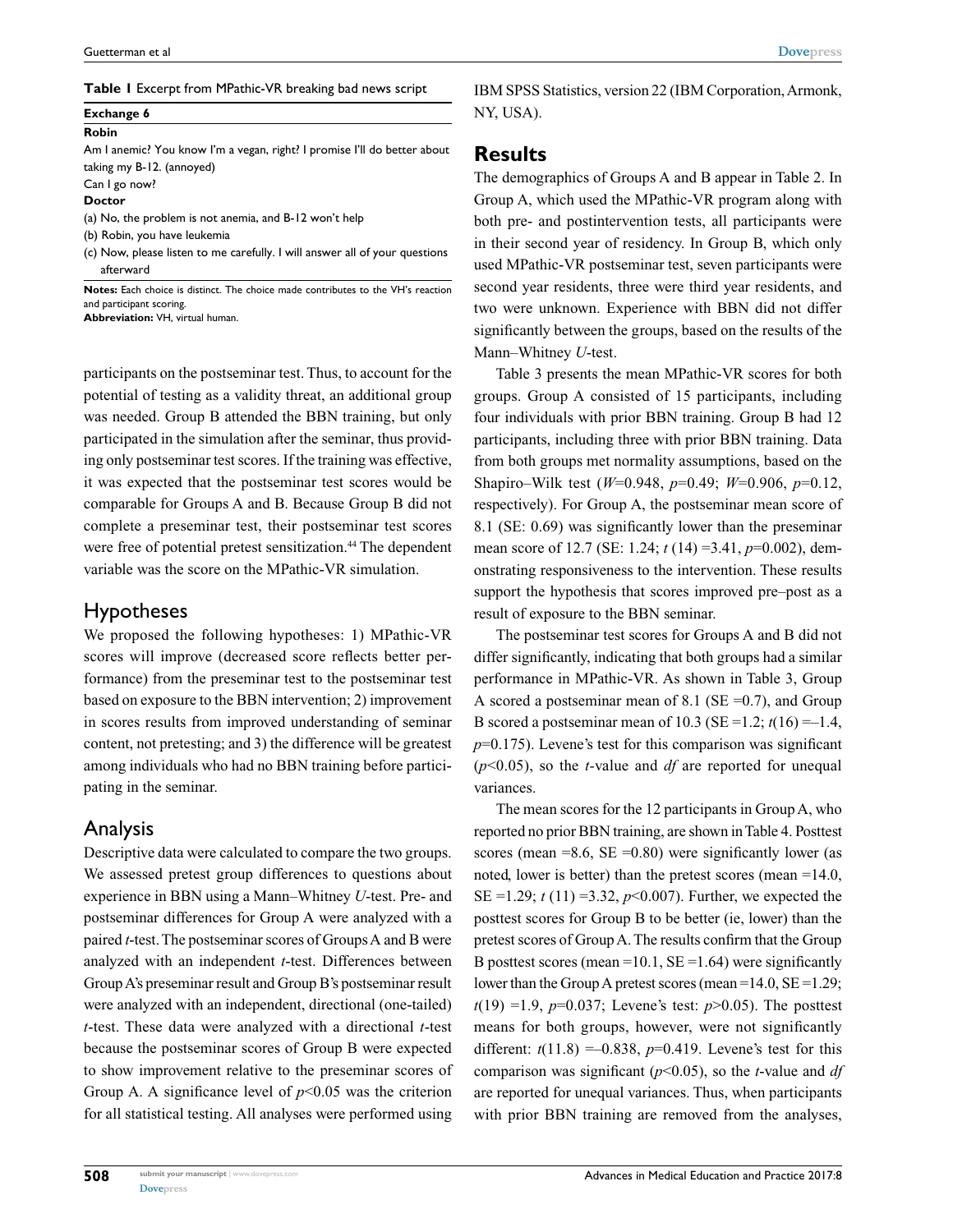#### **Table 2** WiTalk palliative care workshop participants' experience with BBN

| <b>Parameter</b>                                                                         | <b>Group A</b>  | <b>Group B</b>  | Total           | <i>b</i> -value |
|------------------------------------------------------------------------------------------|-----------------|-----------------|-----------------|-----------------|
|                                                                                          | $n$ (%)         | $n$ (%)         | n (%)           |                 |
| <b>Current year of training</b>                                                          |                 |                 |                 |                 |
| Postgraduate Year 2                                                                      | 15(100)         | 7(58.3)         | 21(80.8)        |                 |
| Postgraduate Year 3                                                                      |                 | 3(25)           | 3(11.5)         |                 |
| Missing                                                                                  |                 | 2(16.7)         | 2(7.7)          |                 |
| Total                                                                                    | 15              | 12              | 27              |                 |
| <b>BBN</b> experience                                                                    | Mean ± SD       | Mean ± SD       | Mean ± SD       |                 |
| Your best estimate of the number of times in the past year that you were present when    | $6.36 \pm 12.6$ | $6 + 7.9$       | $6.2 \pm 10.7$  | 0.2             |
| bad news was given to a personal family member, friend, or acquaintance                  |                 |                 |                 |                 |
| Your best estimate of the number of times in the past year that you were present as a    | $18.5 \pm 13.6$ | $15.1 \pm 7.6$  | $16.6 \pm 10.4$ | 0.8             |
| health professional when bad news was given to a patient                                 |                 |                 |                 |                 |
| Your best estimate of the number of times in the past year that you provided bad news to | $20.1 \pm 24.8$ | $8 + 5.9$       | $14.7 \pm 19.4$ | 0.4             |
| a patient                                                                                |                 |                 |                 |                 |
| Level of anxiety regarding breaking bad news to patients and families                    | $3.14 \pm 0.95$ | $2.75 \pm 0.62$ | $2.96 \pm 0.82$ | 0.3             |

**Note:** Questions with mean (SD) and median (IQR): based on Mann–Whitney *U*-test for comparing the independent medians. **Abbreviations:** BBN, breaking bad news; IQR, interquartile range.

**Table 3** Pre–post differences in MPathic-VR score

| Group                             | <b>Preseminar</b> |      |           | Postseminar |      |                | t-test  | df | b-value |
|-----------------------------------|-------------------|------|-----------|-------------|------|----------------|---------|----|---------|
|                                   | Min               | Max  | Mean ± SE | Min         | Max  | Mean ± SE      |         |    |         |
| Group $A(n=15)$                   | 6.0               | 22.0 | 12.7±1.2  | 4.0         | 14.0 | $8.1 \pm 0.7$  | 3.41a   | 14 | 0.002   |
| Group $B(n=12)$                   |                   |      |           | 4.0         | 18.0 | $10.3 \pm 1.4$ |         |    |         |
| Posttest only: Group A vs Group B |                   |      |           |             |      |                | $-1.40$ | 16 | 0.175   |

**Notes:** Group A completed the VH simulation before and after the seminar; Group B completed the VH simulation only after the seminar. **<sup>a</sup>** Paired-samples *t*-test for preseminar and postseminar results for Group A only; <sup>b</sup>independent samples *t*-test for Group A and Group B posttest results only.

**Abbreviations:** Max, maximum; min, minimum; MPathic-VR, modeling professional attitudes and teaching humanistic communication in virtual reality.

| Table 4 Pre-post differences in MPathic-VR score for participants who reported no prior BBN training |  |  |  |  |  |
|------------------------------------------------------------------------------------------------------|--|--|--|--|--|
|------------------------------------------------------------------------------------------------------|--|--|--|--|--|

|                                   | <b>Preseminar</b> |      | <b>Postseminar</b> |          |      | t-test         | df   | b-value |       |
|-----------------------------------|-------------------|------|--------------------|----------|------|----------------|------|---------|-------|
|                                   | Min               | Max  | Mean ± SE          | Min      | Max  | Mean ± SE      |      |         |       |
| Group $A(n=12)$                   | 7.0               | 22.0 | $14.0 \pm 1.3$     | 4.0      | 14.0 | $8.6 \pm 0.8$  | 3.32 |         | 0.007 |
| $Group B(n=9)$                    |                   |      |                    | 4.0      | 17.0 | $10.1 \pm 1.6$ |      |         |       |
| Posttest only: Group A vs Group B |                   |      |                    | $-0.838$ | 11.8 | 0.419          |      |         |       |

**Notes:** Group A completed the VH simulation before and after the seminar; Group B completed the VH simulation only after the seminar.

**Abbreviations:** BBN, breaking bad news; Max, maximum; min, minimum; MPathic-VR, modeling professional attitudes and teaching humanistic communication in virtual reality.

"both" sets of scores were significantly improved compared to the Group A preseminar test scores. Because the group without a pretest was not significantly different from the group with a pretest, the results support the hypothesis that the improvement was due to the seminar content rather than the pretesting. Moreover, it illustrates that MPathic-VR could be used to assess improvement.

The pre–post mean difference of 5.4 for participants without prior BBN training was slightly larger than the mean difference of 4.6 for participants with prior BBN. These results supported the final hypothesis that the difference was the greatest among participants without BBN training before participating in the seminar. The system scores reflected that hypothesis and detected a greater difference among those without prior BBN training.

## **Discussion**

The responsiveness of scores to the BBN training yields initial evidence of construct validity of MPathic-VR as an assessment tool for, in this instance, assessing performancebased competence in BBN among medical resident participants. The results offer support for the three hypotheses that MPathic-VR scores would improve from the pretest to the posttest state with exposure to training, that improvement would reflect the training rather than pretesting, and that the difference would be greatest among individuals without prior BBN training. Group A's postseminar MPathic-VR scores were comparable to Group B's postseminar test scores, and both sets of scores were significantly different from the preseminar test scores of Group A. Therefore, improved MPathic-VR scores after the seminar are a measure of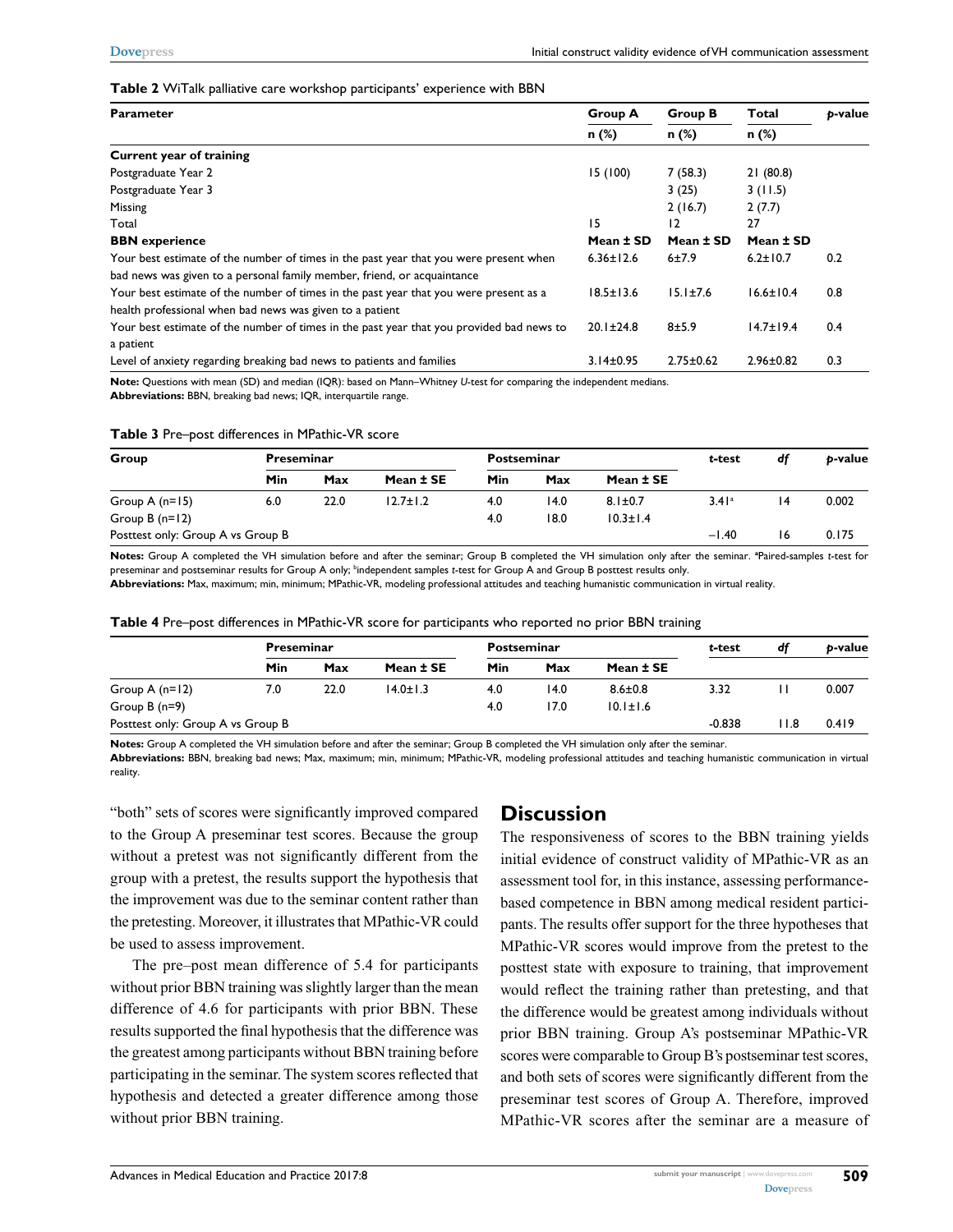acquisition of knowledge and skills in delivering bad news to the VH patient.

Importantly, we found little evidence of pretest sensitization because the improvement of scores was not attributable to using MPathic-VR twice. The Group B posttest scores were lower than the Group A's pretest scores, and this difference reached statistical significance when participants with prior BBN experience were removed from the analyses. Moreover, the findings from our quasi-experimental two-group evaluation showed that scores on MPathic-VR could reliably distinguish between residents who did or did not have previous training in BBN. Presumably, individuals with previous BBN training would have also applied BBN communication techniques and gained experience. The MPathic-VR preseminar scores indeed demonstrated stronger competence for physicians with prior exposures to BBN training. These results suggest that MPathic-VR has utility for assessing BBN competence.

This study contributes to the understanding of VH-based assessment of communication skills by gathering validity evidence and examining the utility of VHs for assessment. First, the results demonstrate that MPathic-VR scores are indicators of BBN competence. Because assessment and learning are iterative and tightly interrelated, medical educators need consistent and reliable ways to formatively assess development of communication skills. MPathic-VR yields a reliable assessment, which can help to ensure appropriate instruction that is guided by the learner's demonstrated strengths or weaknesses. Second, this study supports MPathic-VR's value for standardized and efficient communication assessment. As introduced herein, SPIs provide a valid method of skill assessment but have substantial limitations when used for communication and professional assessment.14 A computer-based method, such as MPathic-VR, can obviate those limitations by ensuring standardization of VH behaviors and learner–VH interaction. It can also ensure standardization over time, across multiple interactions, and across multiple institutions. Furthermore, it can avoid the logistical problems and expense that typify SPI programs. Thus, VH simulation is an important area of study to improve assessment of nontechnical skills and to provide training.

This study has potential limitations. One issue relates to the sample size. A post hoc power analysis for the current study demonstrated an actual power of  $\beta$ =0.956 to detect the pre–post mean difference effect size  $(d=0.88)$  that we found.45 Nevertheless, future work needs to expand this research with larger samples and with other populations to determine whether the effects observed here are generalizable, perhaps to fellow or attending physicians. To further build an even stronger validity argument, it would be informative to determine criterion relatedness by correlating the MPathic-VR scores with other measures of communication competence and to examine internal structures using factor analysis. Another limitation is that these results pertain to a particular assessment tool used for testing performance-based competence in BBN to a VH patient. Evidence of the validity of MPathic-VR for other assessment applications (eg, to assess interprofessional or intercultural communication) will require further validation studies.46 The third limitation relates to the implementation of MPathic-VR as an assessment tool. Demonstrating the potential of interactive VH patients for competency assessment is an initial step, yet integrating it into a curriculum program will bring in implementation challenges that require further research. Assessments of other fields or skills may also be useful for assessing physician competence in cancer communication.

## **Conclusion**

Our findings provide initial construct validity evidence that the interactive VH program, MPathic-VR, can assess changes in BBN performance-based competence after completing BBN training. Further research is needed to gather evidence of criterion relatedness with other assessments and of construct validity with a larger sample. No single study can establish validity evidence for scores of an assessment, and multiple studies are needed to thoroughly develop a full validity argument.<sup>46</sup> To the best of our knowledge, these results appear to be the first to demonstrate that software featuring a VH patient interaction can be used for assessing communication skills in medical education.

## **Abbreviations**

BBN, breaking bad news; CBC, complete blood count; ER, emergency room; IRB, institutional review board; MPathic-VR, modeling professional attitudes and teaching humanistic communication in virtual reality; OSCEs, objective structured clinical examinations; SPIs, standardized patient instructors; VH, virtual human.

## **Acknowledgments**

Timothy C Guetterman, PhD, is an assistant professor in the Department of Family Medicine, University of Michigan. His research focus is enhancing health communication through the use of technology. His other focus is advancing the methodology of mixed methods research. Frederick W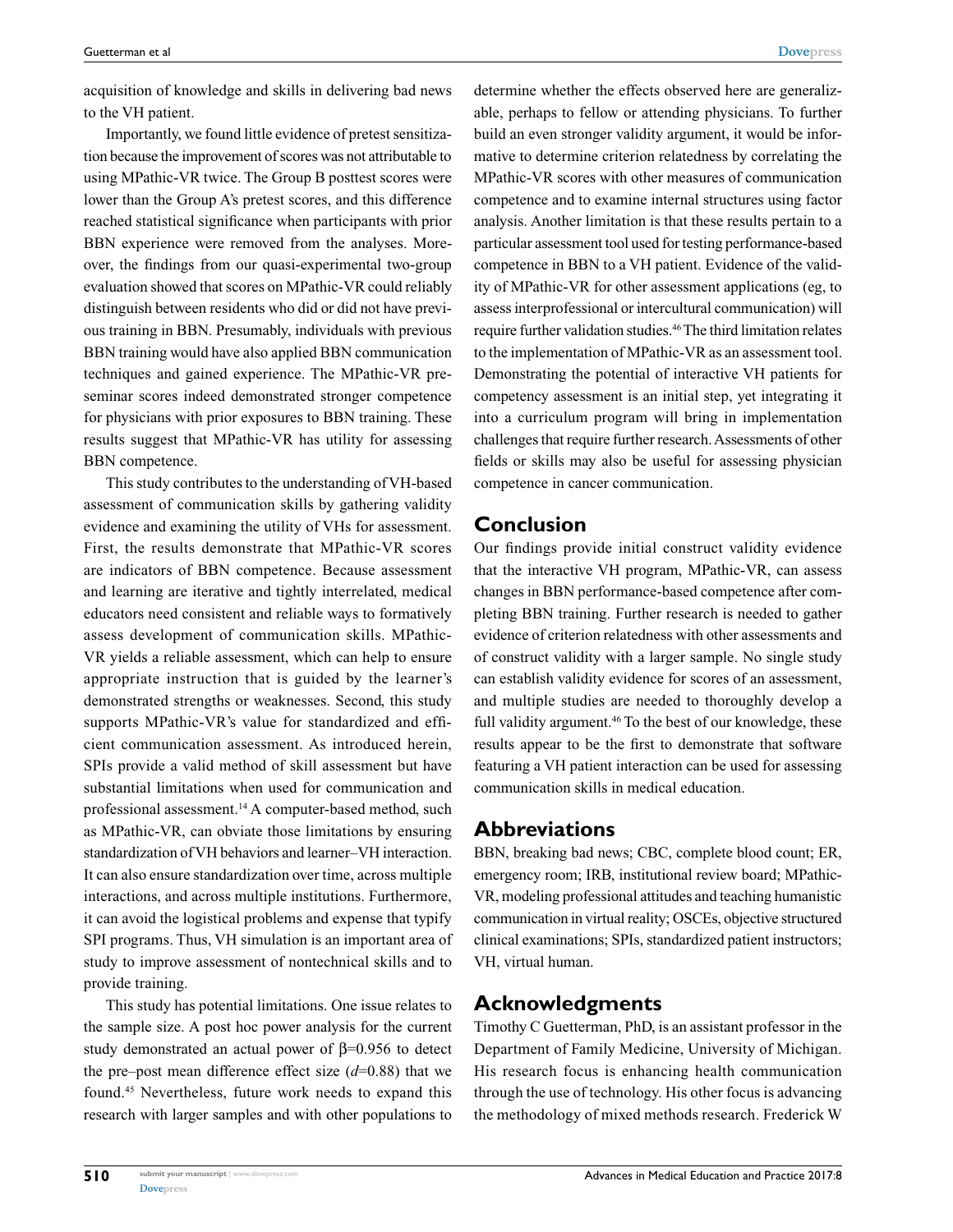Kron, MD, is a family medicine physician and president of Medical Cyberworlds, Inc. Dr Kron is an adjunct research investigator in the Department of Family Medicine, University of Michigan, MI, USA. Toby C Campbell, MD, MSCI, is an oncologist and associate professor in the Department of Medicine, School of Medicine and Public Health, University of Wisconsin–Madison, WI, USA. Mark W Scerbo, PhD, is a human factors psychologist and professor in the Department of Psychology, Old Dominion University, Norfolk, VA, USA. Amy B Zelenski, PhD, is Director of Education, Department of Medicine, University of Wisconsin–Madison, WI, USA. James Cleary, MD, is an oncologist and professor in the Department of Medicine, School of Medicine and Public Health, University of Wisconsin–Madison, WI, USA. Michael D Fetters, MD, MPH, MA, is a family physician and professor in the Department of Family Medicine, University of Michigan, Ann Arbor, MI, USA. This work was supported by the National Institutes of Health, National Cancer Institute under grant number 1R43CA141987-01. The data sets analyzed in the current study are available from the corresponding author on reasonable request.

## **Author contributions**

All authors contributed toward data analysis, drafting and critically revising the paper and agree to be accountable for all aspects of the work.

## **Disclosure**

FWK serves as president and MDF has stock options in Medical Cyberworlds, Inc, the entity receiving Small Business Innovation Research I grant funds for this project. The University of Michigan Conflict of Interest Office considered the potential for conflict of interest and concluded that no formal management plan was required. The authors report no other conflicts of interest in this work.

## **References**

- 1. Ong LM, De Haes JC, Hoos AM, Lammes FB. Doctor-patient communication: a review of the literature. *Soc Sci Med*. 1995;40(7):903–918.
- 2. Hampton J, Harrison M, Mitchell J, Prichard J, Seymour C. Relative contributions of history-taking, physical examination, and laboratory investigation to diagnosis and management of medical outpatients. *BMJ*. 1975;2(5969):486–489.
- 3. Williams M, Hevelone N, Alban RF, et al. Measuring communication in the surgical ICU: better communication equals better care. *J Am Coll Surg*. 2010;210(1):17–22.
- 4. Sutcliffe KM, Lewton E, Rosenthal MM. Communication failures: an insidious contributor to medical mishaps. *Acad Med*. 2004;79(2):186–194.
- 5. Hulsman RL, Visser A. Seven challenges in communication training: learning from research. *Patient Educ Couns*. 2013;90(2):145–146.
- 6. Barrows HS. An overview of the uses of standardized patients for teaching and evaluating clinical skills. AAMC. *Acad Med*. 1993;68(6):443–451.
- 7. Kneebone R, Bello F, Nestel D, Yadollahi F, Darzi A. Training and assessment of procedural skills in context using an integrated procedural performance instrument (IPPI). *Stud Health Technol Inform*. 2007;125:229–231.
- 8. Neequaye SK, Aggarwal R, Van Herzeele I, Darzi A, Cheshire NJ. Endovascular skills training and assessment. *J Vasc Surg*. 2007;46(5):1055–1064.
- 9. Barrows HS, Abrahamson S. The programmed patient: a technique for appraising student performance in clinical neurology. *Acad Med*. 1964;39(8):802–805.
- 10. Reader T, Flin R, Lauche K, Cuthbertson BH. Non-technical skills in the intensive care unit. *Br J Anaesth*. 2006;96(5):551–559.
- 11. Mitchell L, Flin R. Non-technical skills of the operating theatre scrub nurse: literature review. *J Adv Nurs*. 2008;63(1):15–24.
- 12. Rall M, Gaba D. Patient simulators. In: Miller RF, editor. *Miller's Anesthesia*. 6th ed. New York: Elsevier; 2004:3073–3103.
- 13. Morgan PJ, Kurrek MM, Bertram S, LeBlanc V, Przybyszewski T. Nontechnical skills assessment after simulation-based continuing medical education. *Simul Healthc*. 2011;6(5):255–259.
- 14. Turner TR, Scerbo MW, Gliva-McConvey GA, Wallace AM. Standardized patient encounters: periodic versus postencounter evaluation of nontechnical clinical performance. *Simul Healthc*. 2016;11(3):164–172.
- 15. Newlin-Canzone ET, Scerbo MW, Gliva-McConvey G, Wallace AM. The cognitive demands of standardized patients: understanding limitations in attention and working memory with the decoding of nonverbal behavior during improvisations. *Simul Healthc*. 2013;8(4):207–214.
- 16. Ekman P, Hager JC, Friesen WV. The symmetry of emotional and deliberate facial actions. *Psychophysiology*. 1981;18(2):101–106.
- 17. Ekman P, Friesen WF. Felt, false and miserable smiles. *J Nonverbal Behav*. 1982;6(4):238–252.
- 18. Laidlaw A, Salisbury H, Doherty EM, Wiskin C. National survey of clinical communication assessment in medical education in the United Kingdom (UK). *BMC Med Educ*. 2014;14(1):1–7.
- 19. Cleland JA, Abe K, Rethans J-J. The use of simulated patients in medical education: AMEE Guide No. 42. *Med Teach*. 2009;31(6):477–486.
- 20. Lok B. Teaching communication skills with virtual humans. *IEEE Comput Graph Appl*. 2006;26(3):10–13.
- 21. Ferdig RE, Coutts J, DiPietro J, Lok B, Davis N. Innovative technologies for multicultural education needs. *Multicultur Educ Technol J*. 2011;1(1):47–63.
- 22. Kron F. Medica ex machina: can you really teach medical professionalism with a machine? *J Clin Oncol*. 2007:692–697.
- 23. Kenny P, Hartholt A, Gratch J, et al. Building interactive virtual humans for training environments. *Interservice/Industry Training, Simulation, and Education Conference (I/ITSEC)*. 2007. Available from: http://ict. usc.edu/pubs/Building%20Interactive%20Virtual%20Humans%20 for%20Training%20Environments.pdf. Accessed June 21, 2017.
- 24. Johnson WL, Friedland L. Integrating cross-cultural decision making skills into military training. In: Schmorrow D, Nicholson D, editors. *Advances in Cross-Cultural Decision Making*. London: Taylor & Francis; 2010:540–549.
- 25. Lynch-Sauer J, VandenBosch T, Kron FW, et al. Nursing students' attitudes toward video games and related new media technologies: implications for nursing education. *J Nurs Educ*. 2011;50(9): 513–523.
- 26. Kron FW, Gjerde CL, Sen A, Fetters MD. Medical student attitudes toward video games and related new media technologies in medical education. *BMC Med Educ*. 2010;10(1):50.
- 27. Manton KG, Vaupel JW. Survival after the age of 80 in the United States, Sweden, France, England, and Japan. *N Engl J Med*. 1995;333(18): 1232–1235.
- 28. Johnson K, Stevens A, Lok B. The validity of a virtual human experience for interpersonal skills education. *SIGCHI Conference on Human Factors in Computing Systems*. San Jose, CA: 2007.